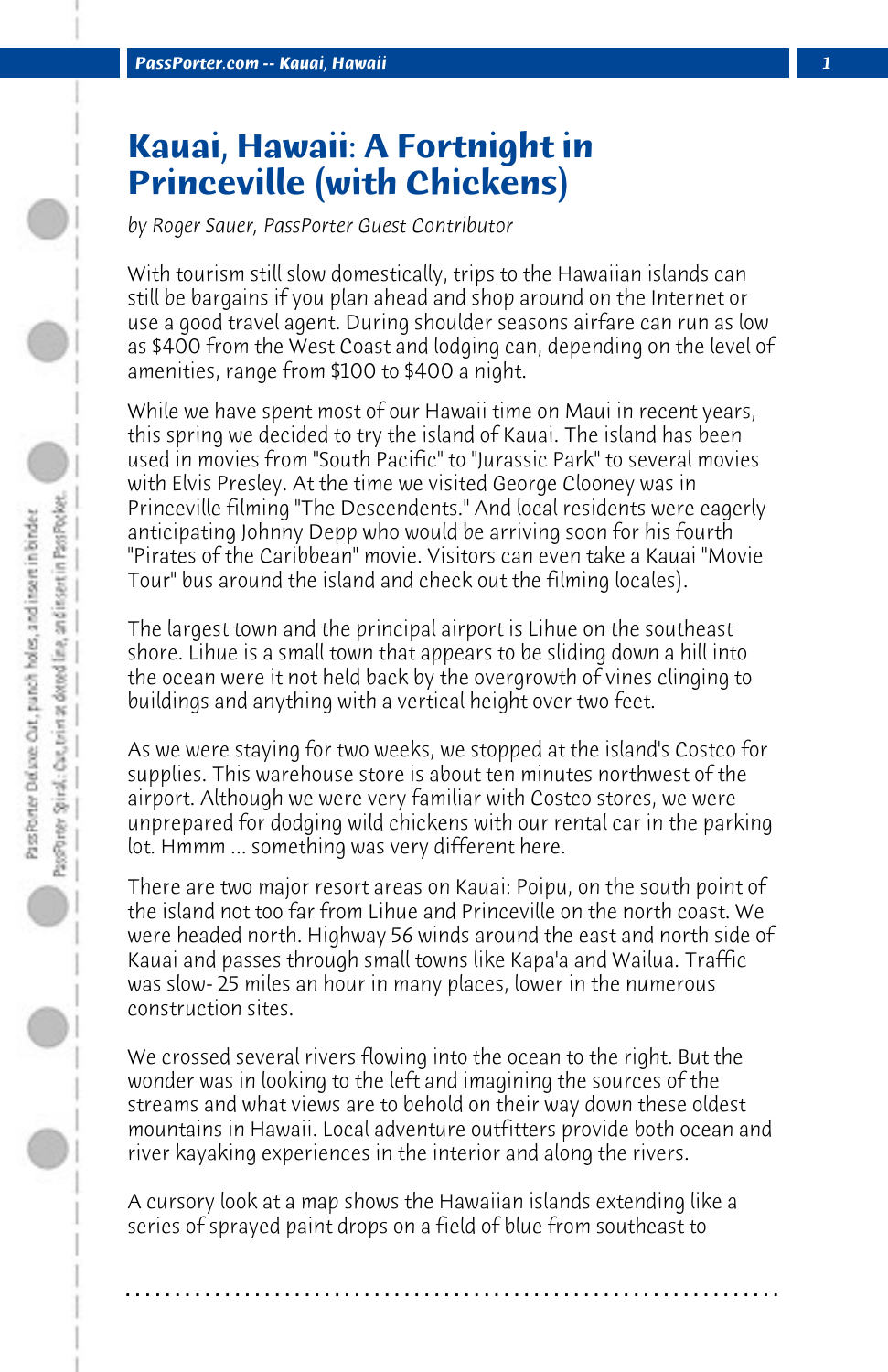*PassPorter.com -- Kauai, Hawaii (continued) 2*

northwest. The islands were created by a volcanic "hot spot" on the earth's crust pushing hot magma up through the crust into the sea. The oldest islands are in the northwest. Islands actually extend thousands of miles to the northwest but the oldest ones have eroded away by wind and water and gravity. Midway Island is over a thousand miles away from the major chain, but it, too, was near present Hawaii at one time. Hawaii (the Big Island) is the newest and it still growing as evidenced by its current vulcanism at Mount Kilauea. The next youngest island, Maui, had its last eruption in the late 1700s.

This northernmost island is called the "Garden Isle" for its lush green ground cover. On the day we arrived the temperature was about 80 degrees and quite humid -- great weather if you are a green leafy aralia or fan palm. Where there are dry expanses of grass field tumbling down the hills on Maui, on Kauai there are blankets of green extending up to the craggy mountains at the island'[s center.](http://www.spg.com) 

The mountains were verdant, almost vertically wrinkled colossi extending into a cloudy sky. Rain intermittently covered the windshield on our thirty mile drive. The sun peeked out from behind the clouds from time to time. This brightness with the shadows of the trees directly in front of our rental car made driving the two lane road challenging. It's not that the sides of the road have lots of trees, it's that the trees by the sides of the road appeared to be being absorbed by more primal foliage growing out of a more ancient part of the island.

We were staying at Westin Princeville Ocean Resort Villas, one of the Starwood Corporation's ever-growing network of vacation ownership (read "timeshare") resorts. Built on one of the last undeveloped ocean front parcels in Princeville, the resort is comprised of several three story buildings with studio, one bedroom, and two bedroom condo units on a picturesque bluff overlooking the Pacific. The resort ambience in understated elegance. Rates on its Starwood Preferred Guest website ranged from \$320 per night (studio) to \$750 per night (two bedroom villa). People we met at the resort claimed they'd received a \$120 per night rate through Priceline.

The main resort facility has a restaurant, workout area, upscale barbecue grill facilities, three pools each with an "infinity" feature with cascading water, and expansive lawn areas upon which many geese and chickens have taken up residence. It takes only a few roaming chickens to remind a guest that Hawaii and especially this smallest island are very rural environments broken up with occasional high-end resort properties of which Princeville is one.

There is a full complement of concierge staff able and willing to assist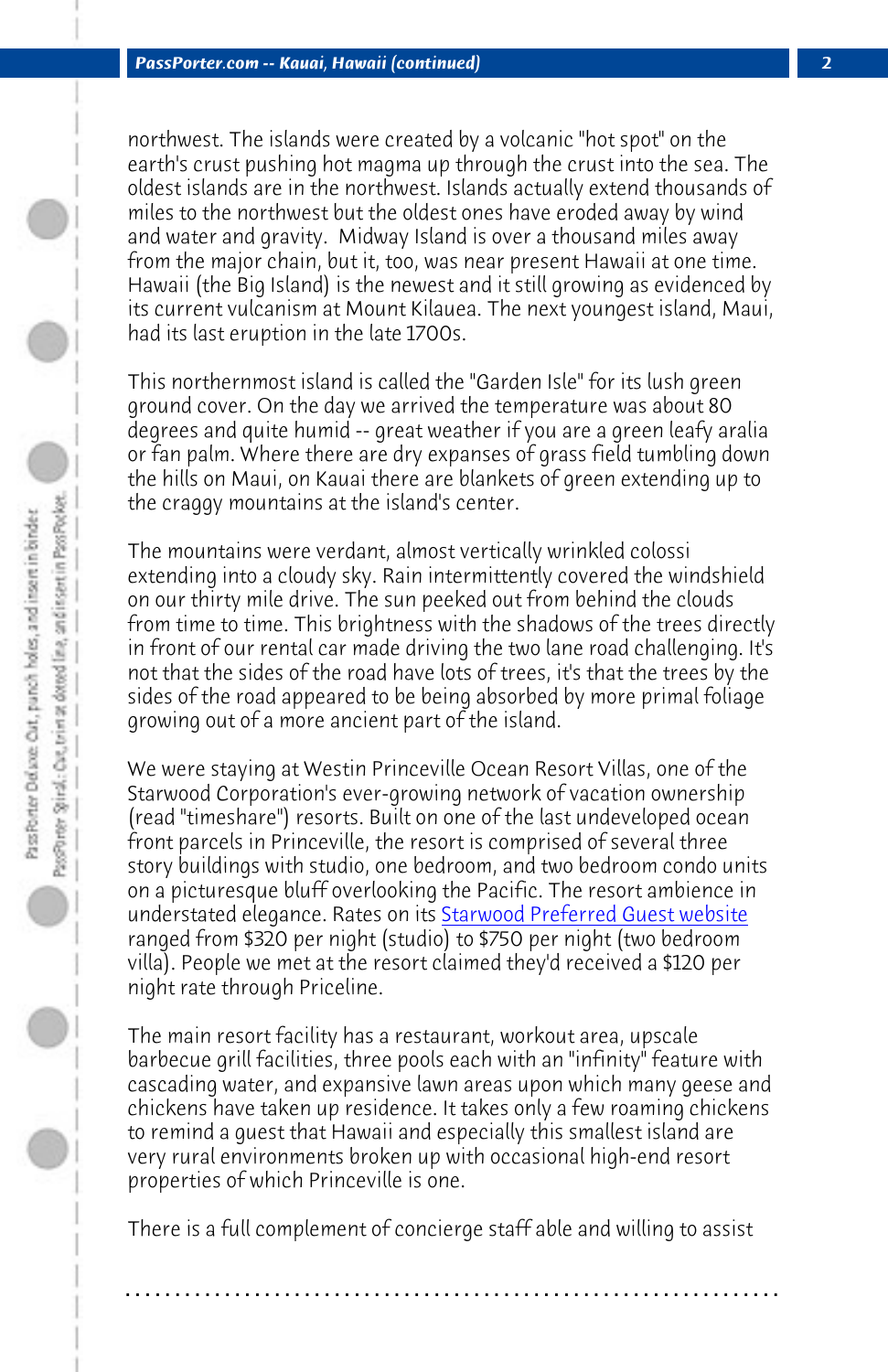with activities and restaurant reservations. Featured are helicopter rides (about \$200 per person) and a variety of boat rides for snorkeling and viewing the towering cliffs on the NaPali coast west of Princeville. (Eighty percent of the island is accessible only by helicopter.) A nearby horse ranch has day trips into the interior for viewing of the tropical jungle and scenic waterfalls. Many activities are located back in the Lihue and Poipu areas but some are now available in and around Hanalei (less travel, more activity time). Two well-manicured golf courses are nearby and two of these border each side of the Westin.

One advantage of staying at the Westin Villas is that guests have access to the nearby St. Regis Resort to the west on Hanalei Bay. This is the only five-star resort on the island and the Grill restaurant we visited on Mother's Day left my wallet \$200 lighter after trying the "tasting" menu. While they do not have pool privileges, Westin guests have a special area of the lawn between the pool and the bay on which to luxuriate. This is intended to compensate for the Westin's not having easy ocean access as it rests on a bluff above the sea. There is a steep dirt (or muddy when wet) path that extends down about a quarter mile from the Westin to one terminus of Anini Beach where there is very calm water due to a reef about half a mile out. The beach can also be reached by car by driving east to an entrance a few miles away.

The first hundred yards or so into the sea are very shallow though there is a coral and rock bordered channel. Both times we snorkeled there were disappointing as few fish were present and the silted bottom and even the coral outcroppings were a monochrome brown. It must be noted that in Hawaii, all beaches are public. However, nearby parking and access is sometimes difficult unless the beach is part of a state park. Reaching the beach often requires traversing a long path or accessing a trail between private homes. Never leave valuables in your parked car when you head to the ocean.

## Hanalei

Hanalei is the small town just west of Princeville though many signed seemed to indicate that Princeville is a region of Hanalei. Very touristy with abundant t-shirt, sun wear, and art boutiques, Hanalei is as laid back as one can get here. There are several restaurants but, as the noon hour arrived, Bubba's Burgers fit the bill. The burger was good though overpriced. The place has been a popular dining spot for celebrities (Bill Clinton, Jack Black and Ben Stiller, for example) given the photos on the wall. The road into the town passes some extraordinarily beautiful scenery of acres as of taro plants in patchwork of bogs backed by sweeping tall mountains. The area is reminiscent of theLi River Valley in the Szechuan province of China. And, yes, there are plenty of chickens scurrying around.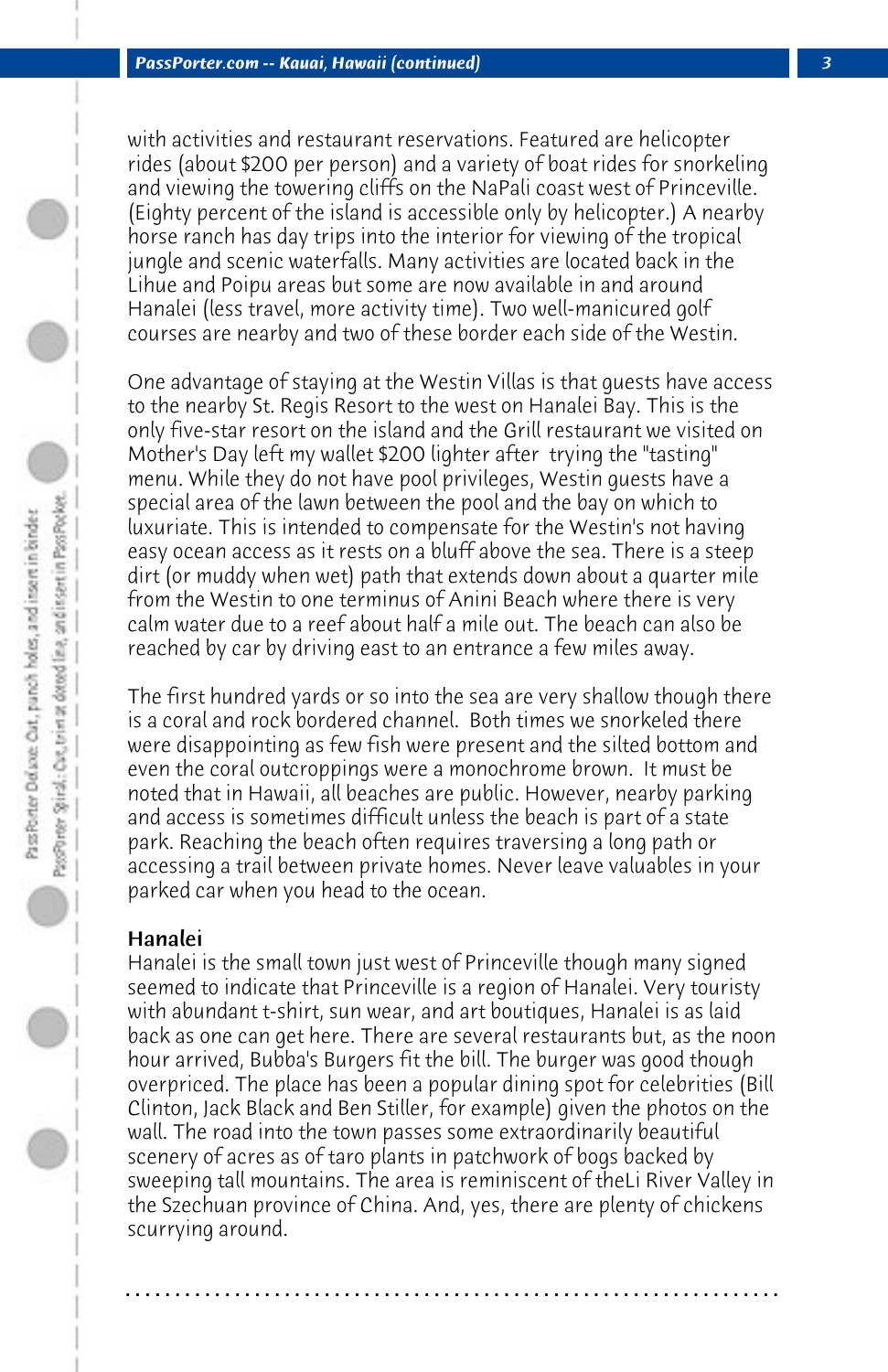*PassPorter.com -- Kauai, Hawaii (continued) 4*

Beyond Hanalei are a number of beaches and the Limahuli Gardens; a tour through a fascinating tropical botanical garden runs \$15. (The gift shop proudly featured more photos of Bill and Hillary Clinton ambling through the gardens.) A favorite beach in this region is "Tunnels" Beach which is the informal name for the eastern stretch of Ha'ena Beach State Park. As in many public beach venues in Hawaii, the access trail can be difficult. The best way to get there is to park in the lot past Tunnels then walk about a quarter mile. There is ample parking (at least early in the day.) Avoid parking near private residences. Snorkeling here is much better than on Anini Beach. Large coral outcroppings extend up to twenty feet above the sea floor and the fish variety is significant due to the coral on which the fish feed.

#### Travel to Kauai

There are no direct flights to Kauai from the mainland U.S. though there are seasonal direct flights from Vancouver, British Columbia. Travelers will need to fly first to either Honolulu on Oahu or Kahului on Maui. The inter-island flights are short and our flight to Kauai was not much longer than our taxiing at the Lihue airport. United, Delta, American, Alaska, and Hawaiian are the major airlines from the states. As we live on the west coast, we like Hawaiian. Most car rental companies are represented at the airport and can be reached via a shor[t van ride](http://www.vrbo.com).

#### [Shopping](http://www.vrbo.com)

Costco is ten minutes northwest of the airport; there is a Safeway and Foodland in Kapaa and a smaller Foodland in the Princeville Shopping area. Prices for food and gasoline are higher than stateside as might be expected. The Kukui Mall across from Costco contains a Macy's department store and several other small retailers as well as a Borders Books and Music at the mall's south end. Art shops with paintings, crafts, and Hawaiiana abound in each small town. We picked up some nice items in Kilauea east of Princeville.

### Lodging

The only major hotel brand in Princeville is Starwood with its Westin Villas and St. Regis resort. Hyatt, Marriott, and Sheraton can be found at Poipu. However, there are many condo developments and timeshare resorts. Future visitors can look up these rentals opportunities through querying Expedia or other travel search engines such as **Vacation** Rentals by Owner. Rates for ocean view condos can run as low as \$100 per night.

While it is true that Kauai like all the Hawaiian Islands will someday erode into the sea from which they came millions of years ago, there is still plenty of time to enjoy this island which derives its magic and charm from its primordial beauty. And its ever-present chickens!